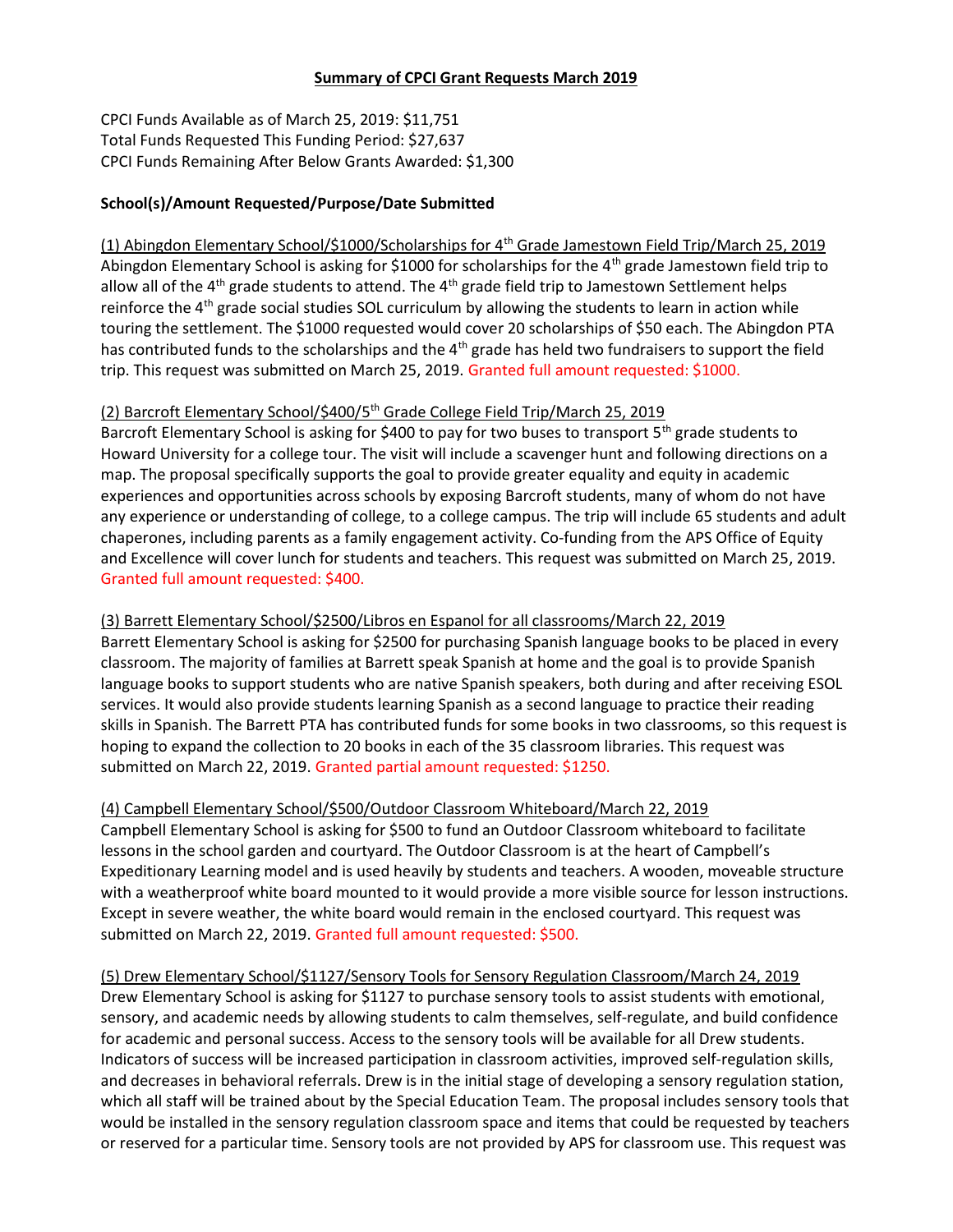submitted on March 24, 2019. Request not granted: \$0. CPCI grants have been used in the past to fund sensory tools for schools, however, those past grants were for tools that would be stored in individual classrooms and immediately accessible to students on an as-needed basis. Restrictions on facility installations and other more permanent changes to school facilities also limit the CPCI Working Group in what it can approve for grant funding.

### (6) Drew Elementary School/\$1000/Reading Gives You Super Powers/March 25, 2019

Drew Elementary School is asking for \$1000 for purchasing books for the library geared towards beginning readers focused on student interest in Super Heroes, Frozen, Cars, Princesses, and others. Part of the funds would be used to purchase super hero capes to be used during a Reading Gives You Super Powers event where students and parents can come together to read. The librarian would include diverse characters (Black Panther and Moana) and some titles would be purchased in Spanish. This request was submitted on March 25, 2019. Request not granted: \$0. CPCI grants have been used in the past to fund book purchases for classroom libraries and other literacy initiatives, but not for books to be kept in the school library. The CPCI Working Group determined that this request should be addressed by APS funds.

### (7) Hoffman-Boston Elementary School/\$1940/Regulation Station/March 25, 2019

Hoffman-Boston Elementary School is asking for \$1940 to purchase gym mats and wall padding for a Regulation Station. This would be a predesigned, organized, and sensory controlled space that includes a variety of physical activities that help children develop self-regulation abilities by satisfying sensory needs and organizing the nervous system. This project has been partially funded through principal's funds, donations, and a SEPTA grant, but there were insufficient funds for wall padding which is essential for the safety of this type of space that involves sensory experiences and a lot of physical activity. This request was submitted on March 25, 2019. Request not granted: \$0. Restrictions on facility installations and other more permanent changes to school facilities limit the CPCI Working Group in what it can approve for grant funding.

#### (8) Hoffman-Boston Elementary School/\$1826.95/Ukulele Ensemble/March 25, 2019

Hoffman-Boston Elementary School is asking for \$1826.95 to pay for a class set of 30 ukuleles and storage racks to supplement the music opportunities for  $4<sup>th</sup>$  and  $5<sup>th</sup>$  graders. A ukulele ensemble would have the opportunity for students to perform, which is required by  $4<sup>th</sup>$  and  $5<sup>th</sup>$  grade music SOLs. Students are currently only able to perform as part of the chorus. The ukulele was chosen because Hoffman-Boston is a STEM school and the ukulele is an excellent instrument to create connections between STEM instruction and music instruction. In addition, song and lyric writing and analysis are a unique way to connect literacy and language arts curriculum to the music curriculum. Hoffman Boston is also a strong advocate for arts education amongst all students, strongly encouraging each student to actively participate in the arts, through events such as: performances at multicultural night, community performances and outreach, an all school show, visiting artists, and 2 choral and instrumental concerts per year. Instrument maintenance and upkeep after initial purchase would be supported and funded by school music funds raised. This request was submitted on March 25, 2019. Granted full amount requested: \$1826.95.

#### (9) Hoffman-Boston Elementary School/\$1850/Mongolian Textbooks/March 25, 2019

Hoffman-Boston Elementary School is asking for \$1850 to purchase a number of Mongolian Textbooks to address a large population of Mongolian students at the school. The goal is to strengthen their native Mongolian language and assist in learning new academic concepts in the classrooms. The books would be available to students and parents to better support their children academically and to enrich and grow their interests. Shipping costs are currently unknown. This request was submitted on March 25, 2019. Request not granted: \$0. While CPCI grants have been used in the past to fund book purchases for classroom libraries and other literacy initiatives, the CPCI Working Group determined that the cost/benefit breakdown was not a good fit for CPCI grant funds at this time.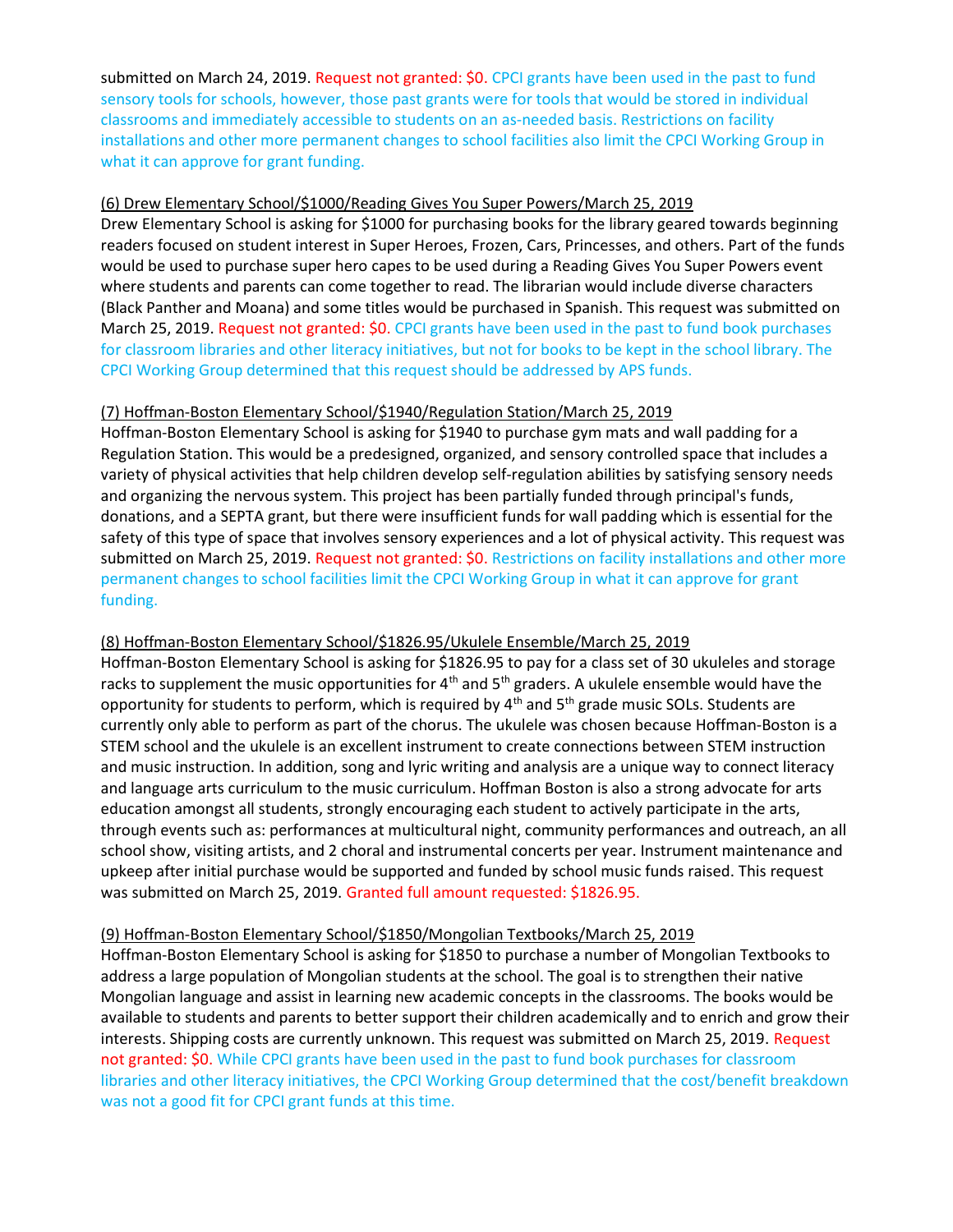### (10) Hoffman-Boston Elementary School/\$1323.29/Book Buddy Program/March 25, 2019

Hoffman-Boston Elementary School is asking for \$1323.29 to purchase 523 books and storage boxes for a collaborative Book Buddy program between VPI and second grade. The Book Buddy program is designed to promote literacy skills, enhance and build school community, encourage mentorship and leadership, and foster friendships between different grade levels. The program has been around for two years so far and in the 2019-2020 school year, the school will be welcoming over 100 new students with the new redistricting mandate, and they hope that their Book Buddy program can grow along with them. Learning outcomes observed so far include: shared literacy (both reading and writing) amongst peers, positive interaction between different age groups in an academic context, community building, and leadership and mentoring opportunities for the 2<sup>nd</sup> graders. The Book Buddy program embraces the STEM focus with many of its themes and underscores the ideals of community building intrinsic to Responsive Classroom and PBIS with other themes and with its basic premise of working together to build literacy. This request was submitted on March 25, 2019. Granted full amount requested: \$1323.29.

# (11) Kenmore Middle School/\$2500/Outdoor Classroom Tables/March 25, 2019

Kenmore Middle School is asking for \$2500 to purchase sturdy, round tables that can be used for a variety of purposes as part of creating a schoolyard/garden classroom that is accessible and scholastically useful to teachers and students. The outdoor learning space would have tables for collaboration, native plants that help the eco-system and link to cross-curricular objectives. The Arlington Community Foundation has contributed \$750 towards this initiative. This request was submitted on March 25, 2019. Request not granted: \$0. While CPCI grants have been used in the past to support outdoor learning initiatives, the purchase of furniture is somewhat restricted by APS guidelines. The CPCI Working Group determined that purchasing tables is not a good fit for a grant fund, but that we look forward to other proposals to support the Outdoor Classroom initiative at Kenmore.

# (12) Randolph Elementary School/\$1140/Flexible Seating Options/March 25, 2019

Randolph Elementary School is asking for \$1140 to fund equitable flexible seating options for all of its classrooms (four sets of four flexible seating options each, impacting 14 classrooms which do not currently have flexible seating). Currently, their classrooms have a mix of flexible seating options available for students, some of which staff have purchased, some the Randolph PTA funded, and some the school has funded. The goal is to have equitable resources in all of their classrooms. Flexible seating is proven to improve student engagement and positive learning outcomes. One of the school goals is to improve student learning in content areas by using the workshop model in reading, writing, math, social studies, and science. The workshop model allows for flexibility in student seating and location within the classroom, as students are assigned tasks by their teachers to complete independently, with variable assistance from the teacher, while the teacher works with small groups at a time. Having the possibility of letting students choose an area in the classroom where there is comfortable seating that allows for their bodies to be comfortable while reading, writing, and/or doing math is a win-win situation: students learn best when working with a purpose in a comfortable environment. This request was submitted on March 25, 2019. Granted full amount requested: \$1140.

### (13) Thomas Jefferson Middle School/\$2350/Author Visit/March 22, 2019

Thomas Jefferson Middle School is asking for \$2350 to fund the speaker fee for an author visit by Pablo Cartaya. He is the author of the middle grade novels The Epic Fail of Arturo Zamora and Marcus Vega Doesn't Speak Spanish. His visit will excite students about reading, encourage them to develop their own writing skills, and celebrate diversity and multilingualism. The author will spend a full day at Jefferson with their students. He will present at three grade level assemblies (6,7,8), have lunch with a small group of students, and have a small group discussion in Spanish with students from the HILT program. Students will learn about the writing process and how the author uses his experiences to inspire his writing. While there is no co-funding secured for this event, the visit was timed to occur in conjunction with other speaking events that Mr. Cartaya had already booked in the area, so they will not need to pay any travel costs. This request was submitted on March 22, 2019. Granted full amount requested: \$2350.